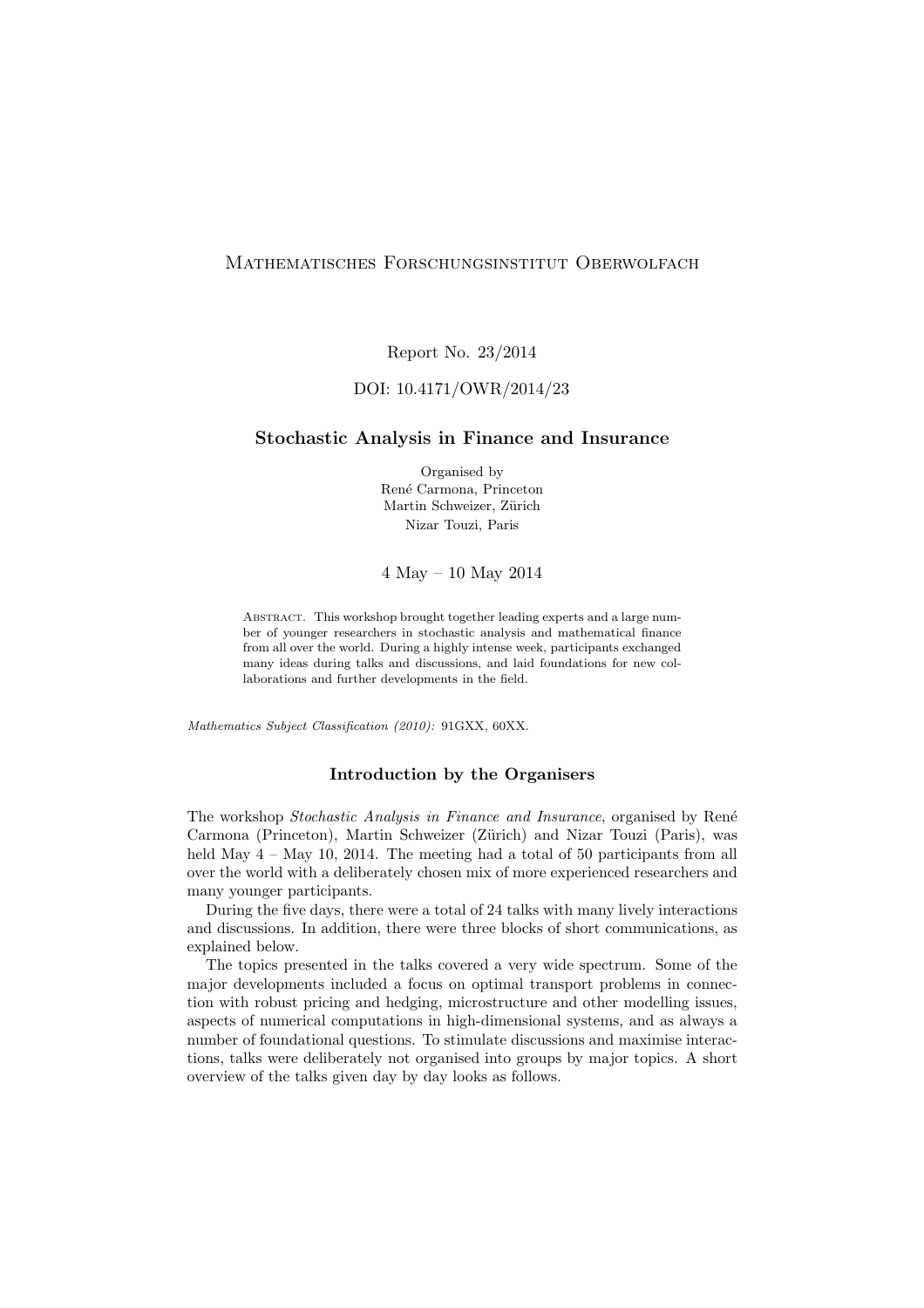Freddy Delbaen in the first talk of the workshop presented some new structure results on monetary utility functions (or equivalently risk measures) with a view towards requirements imposed or discussed by regulators and practitioners. *Miklós* Rásonyi presented new results on hedging, arbitrage and optimality for portfolio choice in financial markets with superlinear frictions. Jan Obloj discussed a robust approach to pricing and hedging and showed how trading restrictions can lead there to the emergence of financial bubbles. Josef Teichmann gave a new convergence result for the Emery topology on semimartingales and explained how this could be used to give a streamlined and structured proof of the fundamental theorem of asset pricing. Chris Rogers proposed a very simple Bayesian approach to inference and action in financial econometrics which deals in a simple and unified way with a number of otherwise not well addressed issues. Finally, *Olivier Guéant* combined ideas from optimal control and option pricing to account for effects arising from execution costs and market impact.

Jean Jacod started the second day with an overview of backward stochastic differential equations (BSDEs) driven by a multivariate point process, and showed how such equations can be solved in a pathwise manner by a kind of backward recursion. Yuri Kabanov presented a new result on tradable local martingale deflators which could be viewed as a weak formulation for a fundamental theorem of asset pricing in frictionless markets. Sebastian Herrmann proposed a simple and tractable model for optimal investment in a setting where the underlying asset price process has a bubble, described by a combination of a Black–Scholes type model with a single-jump local martingale. He showed how this problem could be solved fairly explicitly and gave rise to a number of interesting phenomena. Nicole El Karoui used stochastic progressive utilities to describe and analyse models for long-term decision making (e.g. for question about mortality or pension funds) in a stochastic environment.

Tuesday afternoon was devoted to the traditional excursion to Sankt Roman; this was moved forward by one day from the usual Wednesday afternoon schedule in view of the weather forecast for the second half of the week (and this decision turned out to have been very wise).

On Wednesday, Mete Soner presented a continuous-time duality for robust hedging in models where price processes are assumed to be RCLL (or càdlàg). Christoph Czichowsky explained how optional strong supermartingales arise in the treatment via duality techniques of the problem of optimal portfolio choice under transaction costs. In addition, there were a number of short communications in a format which was introduced (and judged to be very successful) in an earlier meeting. Each presenter had 10 minutes to explain his result, which were then followed by 5 minutes of questions and discussion. This idea of explaining in a nutshell some current problems or results again met with great success; the list of speakers for giving a short presentation very quickly grew to a total of 15 names, and the corresponding talks were scheduled on Wednesday morning, Thursday morning and Thursday afternoon. Wednesday afternoon continued with Terry Lyons who showed how one could use sophisticated mathematical tools to extract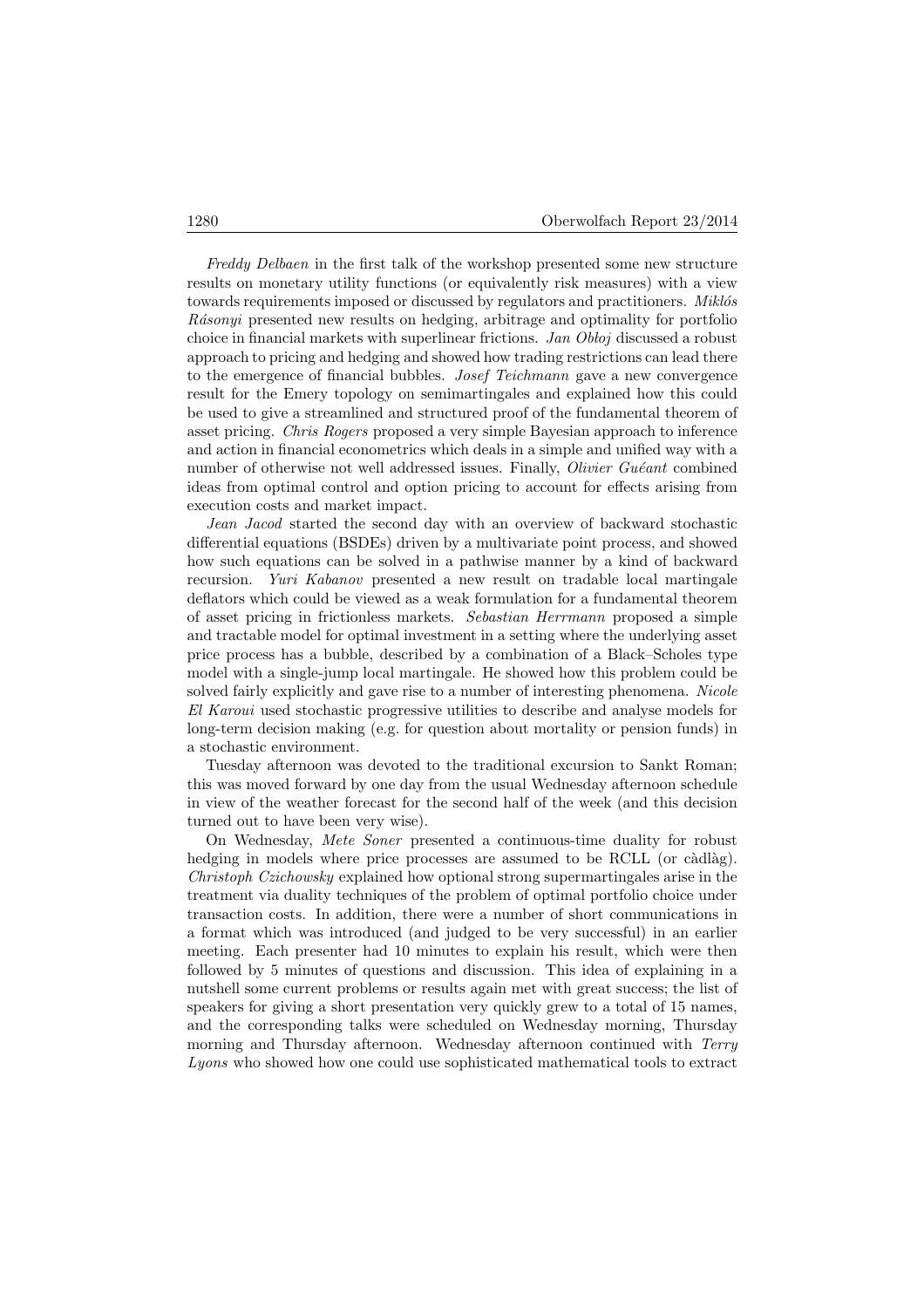in a very systematic way information from sequential data, without any a priori knowledge of the data or even the information contained in it. Finally, *François* Delarue gave a derivation of the master equation arising in mean field games and sketched a way to prove the existence of a classical solution to this forwardbackward system of PDEs.

Thursday started with David Hobson who presented a number of results on fake diffusions, i.e. martingales whose univariate marginals (which in financial terms are determined by the prices of plain vanilla options) match a given family of probability measures with certain properties (again dictated by financial requirements). Tom Hurd presented the Gai–Kapadia model for systemic risk and gave some formal computations for obtaining the default probability distribution after a number of default cascade steps. A second block of short communications followed, leading again to intense discussions that continued into the afternoon and in the evenings. Dan Lacker then gave some new results on mean field games with a common noise term, which appear in (approximate) equilibria of symmetric stochastic differential games. Umut Cetin presented some recent developments in the microstructure models of Kyle and Glosten–Milgrom. The day was closed by a third block of short communications.

On the last day, Xiaolu Tan discussed martingale optimal transport with constraints on the one-dimensional marginals and explained some new ideas on how to connect such problems to Skorohod embeddings. Arturo Kohatsu-Higa gave a probabilistic representation of the parametrix method and explained how this could be used for numerical computations e.g. of prices for exotic options. Shigeo Kusuoka gave an overview of Monte Carlo methods for pricing Bermuda derivatives, highlighting in particular advantages and shortcomings of some alternative but competing approaches. Monique Jeanblanc presented a number of examples to illustrate some very subtle issues arising in the study of arbitrage theory in connection with an enlargement of filtration, as for example needed in the context of credit risk. Dylan Possamaï studied the properties of the solutions of backward stochastic differential equations (BSDEs) with a view towards obtaining in particular the existence of a density for both the state as well as the integrand processes. Finally, Mathieu Rosenbaum gave a number of limit theorems for nearly unstable Hawkes processes that appear in the context of microstructure modelling in financial markets.

Like in the workshop three years before, there were an enormous number of discussions, interactions and exchanges. Everyone felt privileged to be able to spend a highly productive and creative week at the unique place that has been created in Oberwolfach, and to profit from the excellent infrastructure, support and scientific environment. In particular, the younger participants and the firsttime visitors to Oberwolfach unanimously said that the actual experience of the workshop and the overall scientific atmosphere still exceeded their already high anticipations.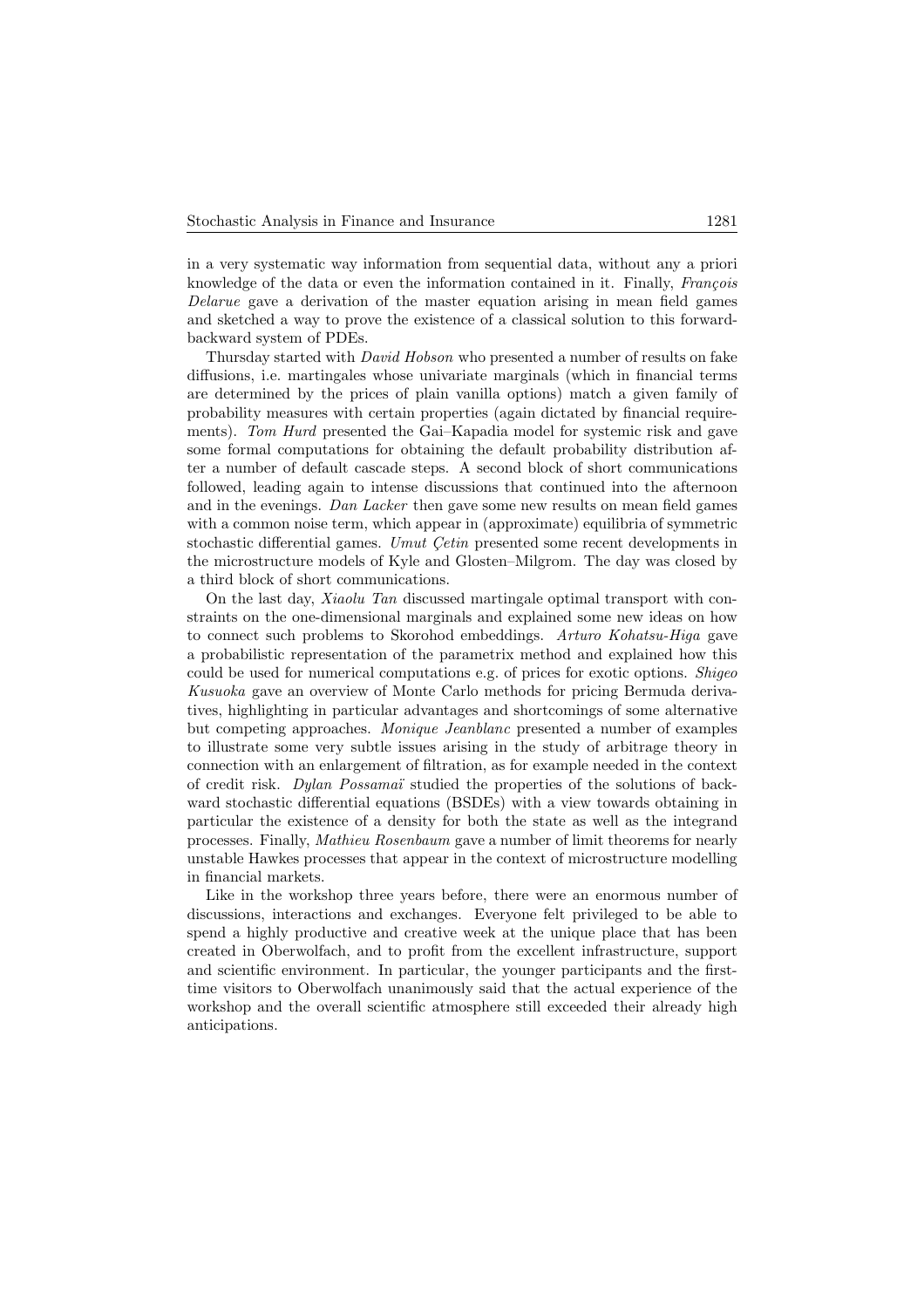As organisers and on behalf of all participants, we want to express, like in the last workshop three years earlier, our gratitude to the Mathematisches Forschungsinstitut Oberwolfach for giving us the opportunity of having this very successful workshop. We hope that we shall be able to come back at some time in the future.

Acknowledgement: The MFO and the workshop organizers would like to thank the National Science Foundation for supporting the participation of junior researchers in the workshop by the grant DMS-1049268, "US Junior Oberwolfach Fellows".

> René Carmona Martin Schweizer Nizar Touzi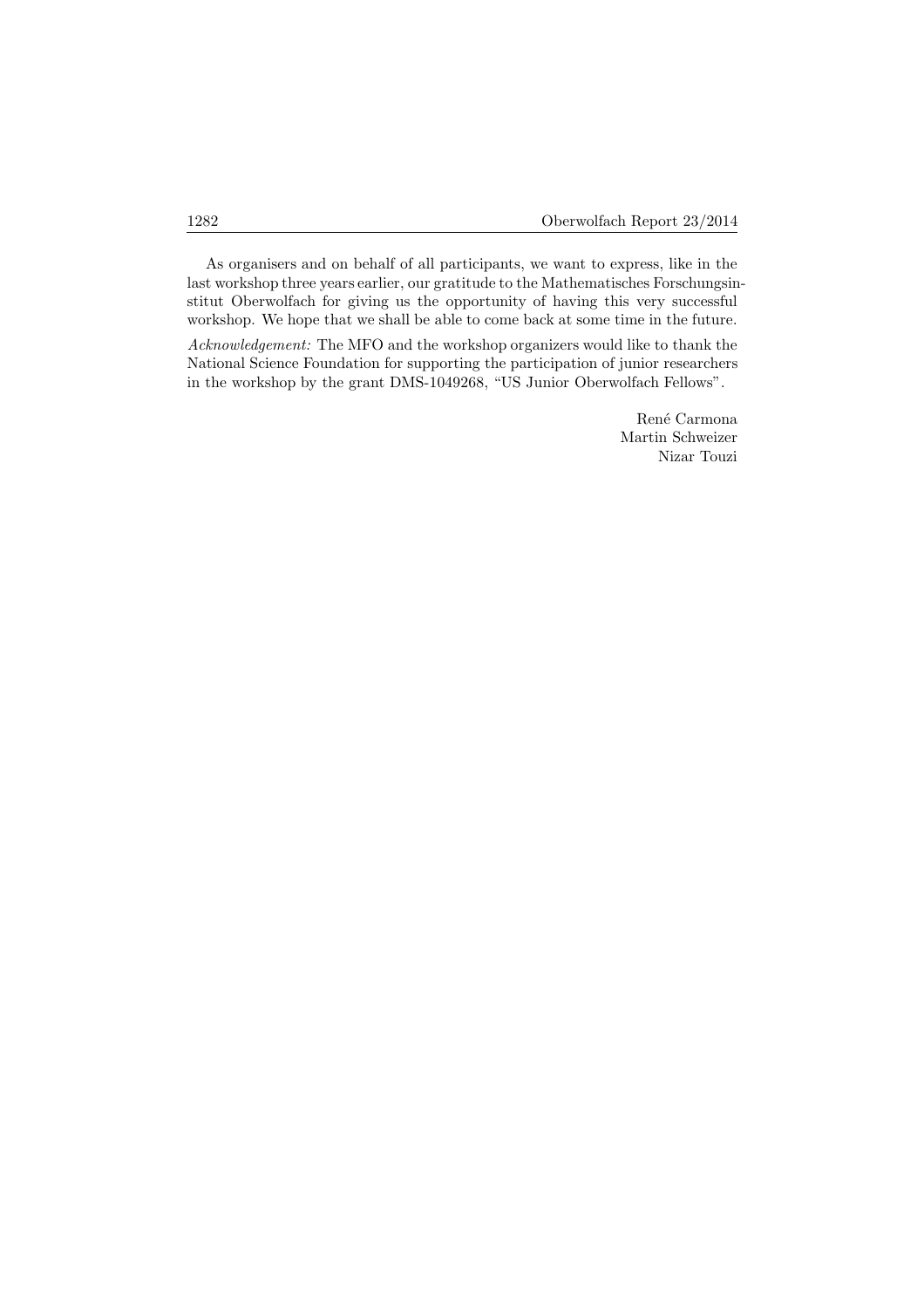# Workshop: Stochastic Analysis in Finance and Insurance

# Table of Contents

| Umut Cetin<br>Recent developments on the microstructure models of Kyle and                                                                                                                      |
|-------------------------------------------------------------------------------------------------------------------------------------------------------------------------------------------------|
| Christoph Czichowsky (joint with Walter Schachermayer)<br>Strong supermartingales and portfolio optimisation under transaction                                                                  |
| François Delarue (joint with René Carmona, Jean-François Chassagneux,<br>Dan Crisan)<br>The master equation for mean field games $\ldots \ldots \ldots \ldots \ldots \ldots \ldots \ldots 1287$ |
| Freddy Delbaen (joint with F. Bellini, V. Bignozzi, J. Ziegel)<br>Monetary utility functions with convex level sets 1287                                                                        |
| Nicole El Karoui (joint with M. Mrad, C. Hillairet)<br>Dynamic utilities and long term decision making $\ldots \ldots \ldots \ldots \ldots \ldots 1290$                                         |
| Olivier Guéant (joint with Jiang Pu, Guillaume Royer)<br>When option pricing meets optimal execution $\ldots \ldots \ldots \ldots \ldots \ldots 1291$                                           |
| Sebastian Herrmann (joint with Martin Herdegen)<br>Optimal investment in a Black–Scholes model with a bubble $\dots\dots\dots\dots 1292$                                                        |
| David Hobson                                                                                                                                                                                    |
| Tom Hurd                                                                                                                                                                                        |
| Jean Jacod (joint with Fulvia Confortola, Marco Fuhrman)<br>Backward differential equations driven by a point process: an elementary                                                            |
| Monique Jeanblanc (joint with Anna Aksamit, Tahir Choulli, Jun Deng,<br>Claudio Fontana, Shiqi Song)<br>Arbitrages and progressive enlargement of filtrations 1296                              |
| Yuri Kabanov (joint with Kostas Kardaras, Shiqi Song)<br>On traded local martingale deflators $\ldots \ldots \ldots \ldots \ldots \ldots \ldots \ldots \ldots 1297$                             |
| Arturo Kohatsu-Higa (joint with Vlad Bally)<br>Probabilistic representation of the parametrix method 1298                                                                                       |